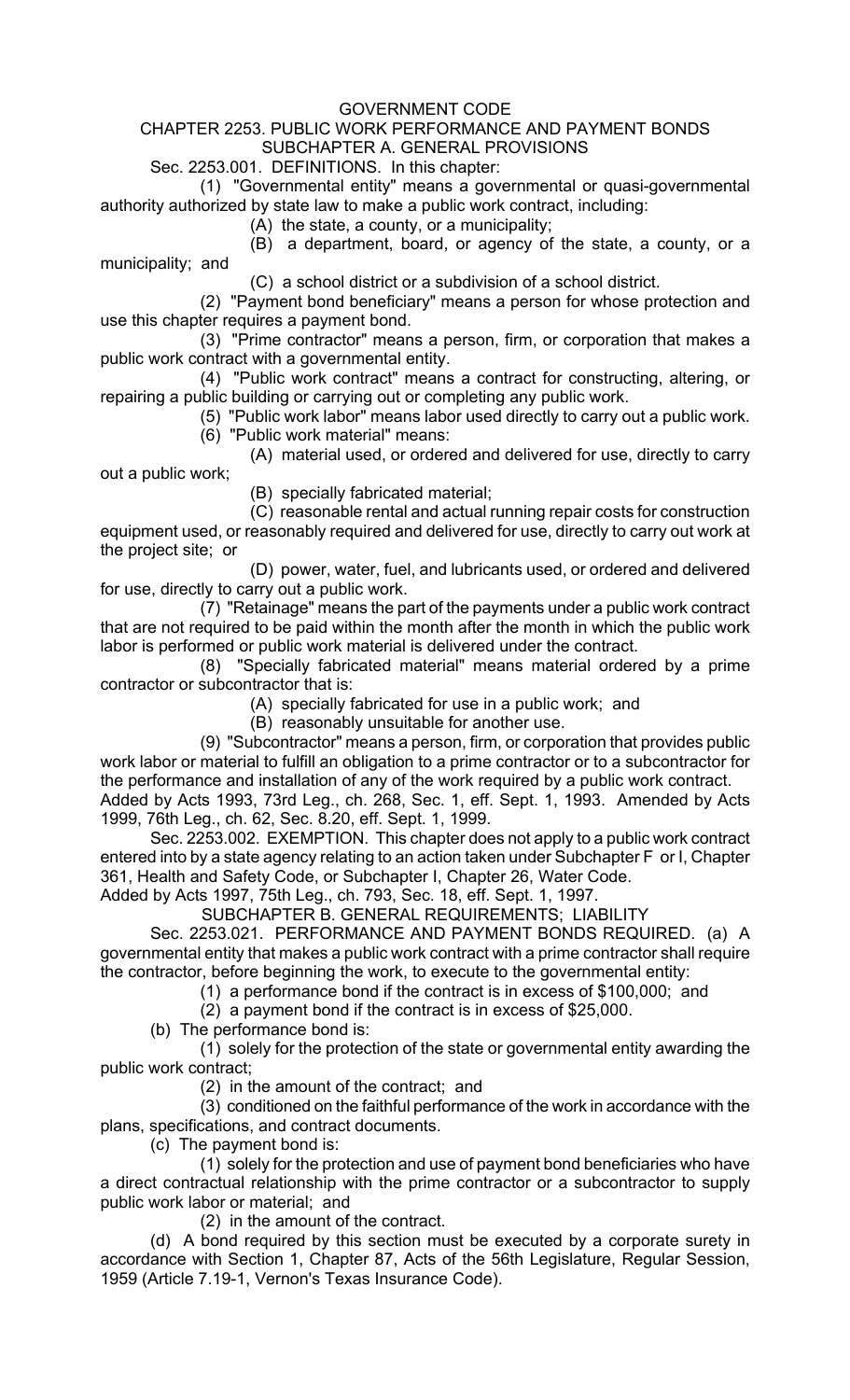(e) A bond executed for a public work contract with the state or a department, board, or agency of the state must be payable to the state and its form must be approved by the attorney general. A bond executed for a public work contract with another governmental entity must be payable to and its form must be approved by the awarding governmental entity.

(f) A bond required under this section must clearly and prominently display on the bond or on an attachment to the bond:

(1) the name, mailing address, physical address, and telephone number, including the area code, of the surety company to which any notice of claim should be sent; or

(2) the toll-free telephone number maintained by the Texas Department of Insurance under Article 1.35D, Insurance Code, and a statement that the address of the surety company to which any notice of claim should be sent may be obtained from the Texas Department of Insurance by calling the toll-free telephone number.

(g) A governmental entity may not require a contractor for any public building or other construction contract to obtain a surety bond from any specific insurance or surety company, agent, or broker.

Added by Acts 1993, 73rd Leg., ch. 268, Sec. 1, eff. Sept. 1, 1993. Amended by Acts 1995, 74th Leg., ch. 76, Sec. 5.43(a), eff. Sept. 1, 1995; Acts 2001, 77th Leg., ch. 380, Sec. 1, eff. Sept. 1, 2001; Acts 2001, 77th Leg., ch. 614, Sec. 2, eff. Sept. 1, 2001; Acts 2003, 78th Leg., ch. 1275, Sec. 2(86), eff. Sept. 1, 2003.

Sec. 2253.022. PERFORMANCE AND PAYMENT BONDS; INSURED LOSS. (a) A governmental entity shall ensure that an insurance company that is fulfilling its obligation under a contract of insurance by arranging for the replacement of a loss, rather than by making a cash payment directly to the governmental entity, furnishes or has furnished by a contractor, in accordance with this chapter:

(1) a performance bond as described by Section 2253.021(b) for the benefit of the governmental entity; and

(2) a payment bond as described in Section 2253.021(c) for the benefit of the beneficiaries described by that subsection.

(b) The bonds required to be furnished under Subsection (a) must be furnished before the contractor begins work.

(c) It is an implied obligation under a contract of insurance for the insurance company to furnish the bonds required by this section.

(d) To recover in a suit with respect to which the insurance company has furnished or caused to be furnished a payment bond, the only notice required of a payment bond beneficiary is the notice given to the surety in accordance with Subchapter C.

(e) This section does not apply to a governmental entity when a surety company is complying with an obligation under a bond that had been issued for the benefit of the governmental entity.

(f) If the payment bond required by Subsection (a) is not furnished, the governmental entity is subject to the same liability that a surety would have if the surety had issued the payment bond and the governmental entity had required the bond to be provided. To recover in a suit under this subsection, the only notice required of a payment bond beneficiary is a notice given to the governmental entity, as if the governmental entity were the surety, in accordance with Subchapter C.

Added by Acts 1997, 75th Leg., ch. 1132, Sec. 3, eff. Sept. 1, 1997.

Sec. 2253.023. ATTEMPTED COMPLIANCE. (a) A bond furnished by a prime contractor in an attempt to comply with this chapter shall be construed to comply with this chapter regarding the rights created, limitations on those rights, and remedies provided.

(b) A provision in a bond furnished by a prime contractor in an attempt to comply with this chapter that expands or restricts a right or liability under this chapter shall be disregarded, and this chapter shall apply to that bond.

Added by Acts 1993, 73rd Leg., ch. 268, Sec. 1, eff. Sept. 1, 1993.

Sec. 2253.024. INFORMATION FROM CONTRACTOR OR SUBCONTRACTOR. (a) A prime contractor, on the written request of a person who provides public work labor or material and when required by Subsection (c), shall provide to the person:

(1) the name and last known address of the governmental entity with whom the prime contractor contracted for the public work;

(2) a copy of the payment and performance bonds for the public work, including bonds furnished by or to the prime contractor; and

(3) the name of the surety issuing the payment bond and the performance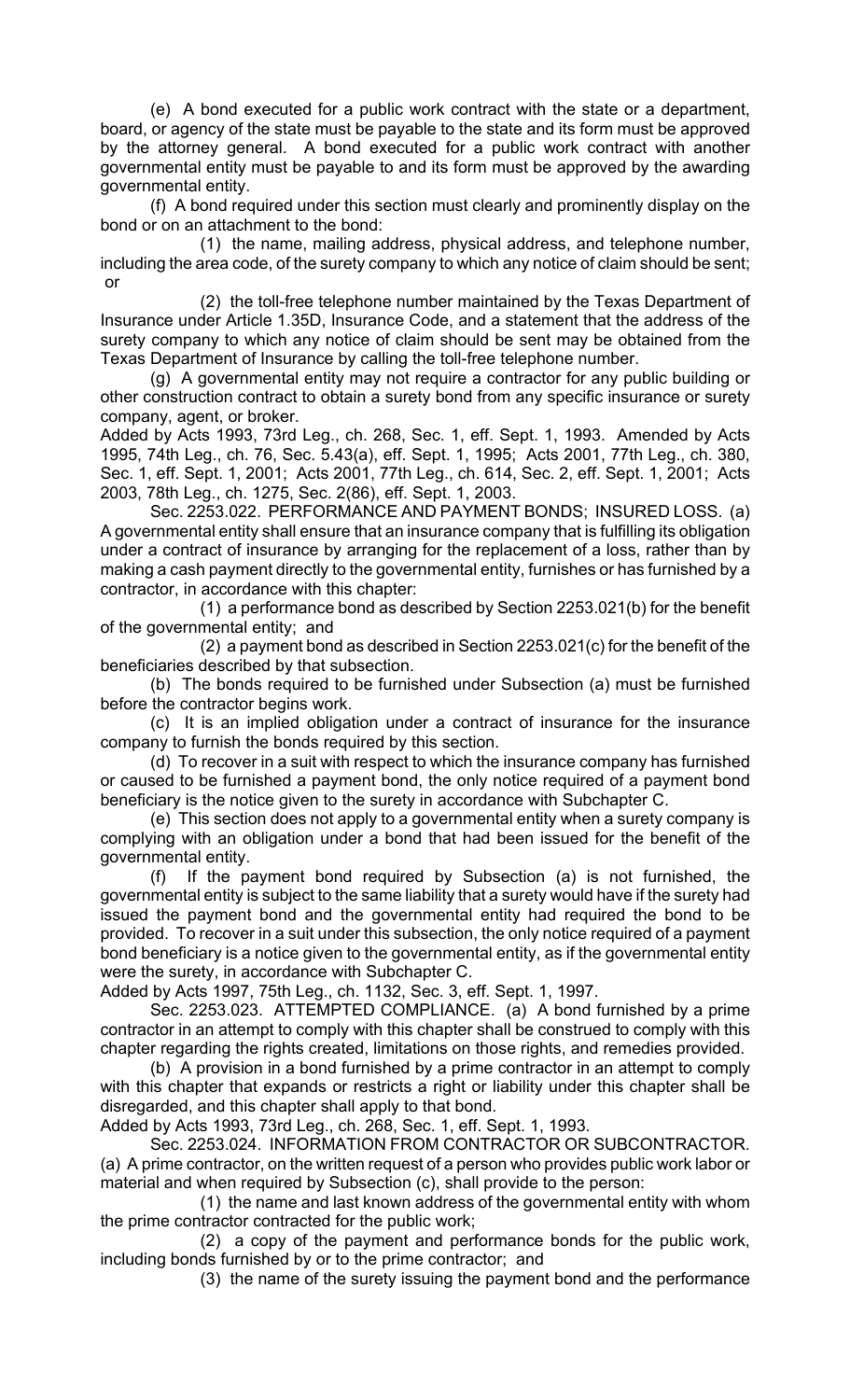bond and the toll-free telephone number maintained by the Texas Department of Insurance under Article 1.35D, Insurance Code, for obtaining information concerning licensed insurance companies.

(b) A subcontractor, on the written request of a governmental entity, the prime contractor, a surety on a bond that covers the public work contract, or a person providing work under the subcontract and when required by Subsection (c), shall provide to the person requesting the information:

(1) the name and last known address of each person from whom the subcontractor purchased public work labor or material, other than public work material from the subcontractor's inventory;

(2) the name and last known address of each person to whom the subcontractor provided public work labor or material;

(3) a statement of whether the subcontractor furnished a bond for the benefit of its subcontractors and materialmen;

(4) the name and last known address of the surety on the bond the subcontractor furnished; and

(5) a copy of that bond.

(c) Information requested shall be provided within a reasonable time but not later than the 10th day after the receipt of the written request for the information.

(d) A person from whom information is requested may require payment of the actual cost, not to exceed \$25, for providing the requested information if the person does not have a direct contractual relationship with the person requesting information that relates to the public work.

(e) A person who fails to provide information required by this section is liable to the requesting person for that person's reasonable and necessary costs incurred in getting the requested information.

Added by Acts 1993, 73rd Leg., ch. 268, Sec. 1, eff. Sept. 1, 1993. Amended by Acts 2001, 77th Leg., ch. 380, Sec. 2, eff. Sept. 1, 2001.

Sec. 2253.025. INFORMATION FROM PAYMENT BOND BENEFICIARY. (a) A payment bond beneficiary, not later than the 30th day after the date the beneficiary receives a written request from the prime contractor or a surety on a bond on which a claim is made, shall provide to the contractor or surety:

(1) a copy of any applicable written agreement or purchase order; and

(2) any statement or payment request of the beneficiary that shows the amount claimed and the work performed by the beneficiary for which the claim is made.

(b) If requested, the payment bond beneficiary shall provide the estimated amount due for each calendar month in which the beneficiary performed public work labor or provided public work material.

Added by Acts 1993, 73rd Leg., ch. 268, Sec. 1, eff. Sept. 1, 1993.

Sec. 2253.026. COPY OF PAYMENT BOND AND CONTRACT. (a) A governmental entity shall furnish the information required by Subsection (d) to any person who applies for the information and who submits an affidavit that the person:

(1) has supplied public work labor or material for which the person has not been paid;

(2) has contracted for specially fabricated material for which the person has not been paid; or

(3) is being sued on a payment bond.

(b) The copy of the payment bond or public work contract is prima facie evidence of the content, execution, and delivery of the original.

(c) An applicant under this section shall pay any reasonable fee set by the governmental entity for the actual cost of preparation of the copies.

(d) A governmental entity shall furnish the following information to a person who makes a request under Subsection (a):

(1) a certified copy of a payment bond and any attachment to the bond;

(2) the public work contract for which the bond was given; and

(3) the toll-free telephone number maintained by the Texas Department of

Insurance under Article 1.35D, Insurance Code, for obtaining information concerning licensed insurance companies.

Added by Acts 1993, 73rd Leg., ch. 268, Sec. 1, eff. Sept. 1, 1993. Amended by Acts 2001, 77th Leg., ch. 380, Sec. 3, eff. Sept. 1, 2001.

Sec. 2253.027. LIABILITY OF GOVERNMENTAL ENTITY. (a) If a governmental entity fails to obtain from a prime contractor a payment bond as required by Section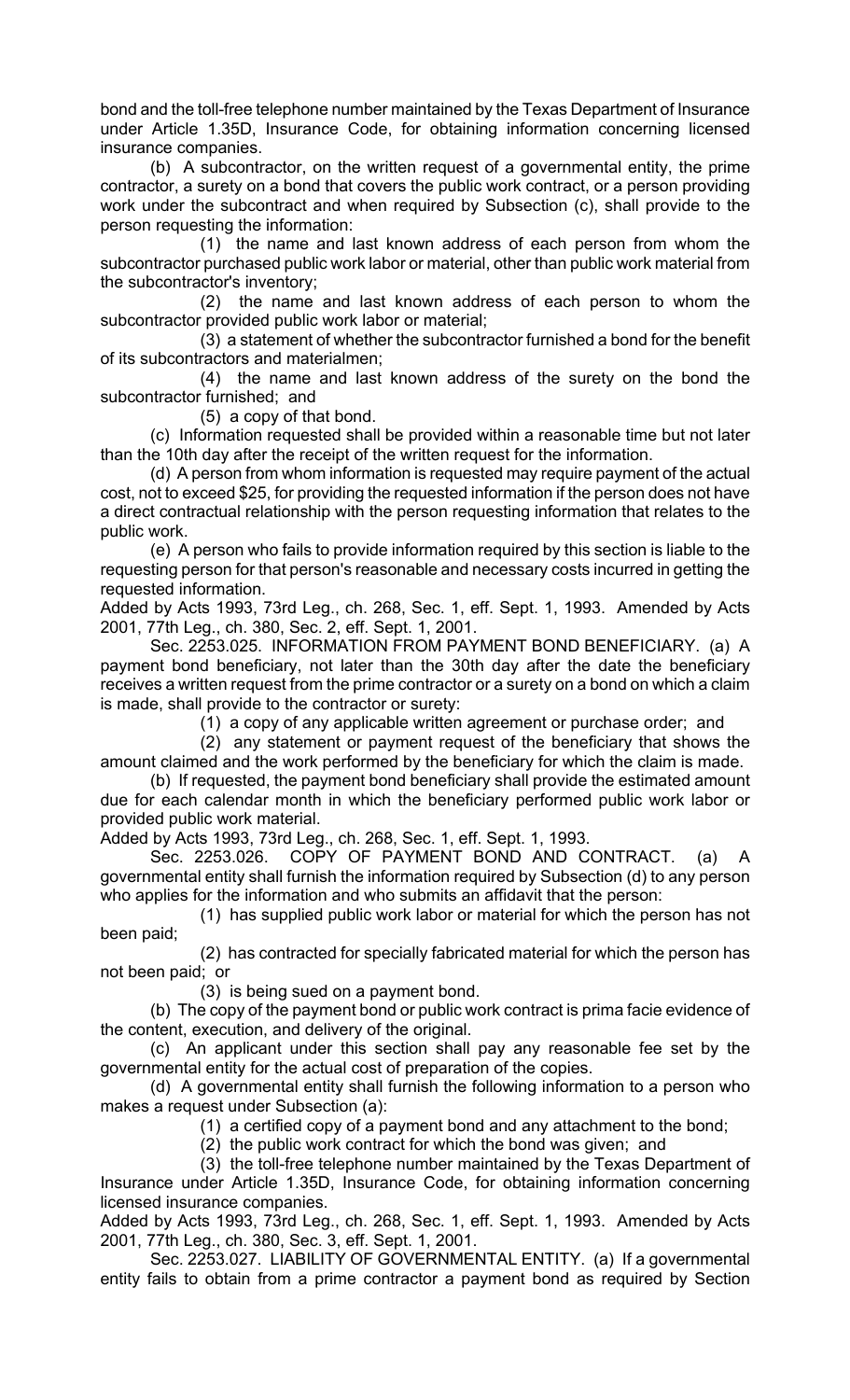2253.021:

(1) the entity is subject to the same liability that a surety would have if the surety had issued a payment bond and if the entity had obtained the bond; and

(2) a payment bond beneficiary is entitled to a lien on money due to the prime contractor in the same manner and to the same extent as if the public work contract were subject to Subchapter J, Chapter 53, Property Code.

(b) To recover in a suit under Subsection (a), the only notice a payment bond beneficiary is required to provide to the governmental entity is a notice provided in the same manner as described by Subchapter C. The notice must be provided as if the governmental entity were a surety.

Added by Acts 1993, 73rd Leg., ch. 268, Sec. 1, eff. Sept. 1, 1993. Amended by Acts 2003, 78th Leg., ch. 515, Sec. 1, eff. Sept. 1, 2003.

SUBCHAPTER C. NOTICE REQUIREMENTS

Sec. 2253.041. NOTICE REQUIRED FOR CLAIM FOR PAYMENT FOR LABOR OR MATERIAL. (a) To recover in a suit under Section 2253.073 on a payment bond for a claim for payment for public work labor performed or public work material delivered, a payment bond beneficiary must mail to the prime contractor and the surety written notice of the claim.

(b) The notice must be mailed on or before the 15th day of the third month after each month in which any of the claimed labor was performed or any of the claimed material was delivered.

(c) The notice must be accompanied by a sworn statement of account that states in substance:

(1) the amount claimed is just and correct; and

(2) all just and lawful offsets, payments, and credits known to the affiant have been allowed.

(d) The statement of account shall include the amount of any retainage applicable to the account that has not become due under the terms of the public work contract between the payment bond beneficiary and the prime contractor or between the payment bond beneficiary and a subcontractor.

Added by Acts 1993, 73rd Leg., ch. 268, Sec. 1, eff. Sept. 1, 1993.

Sec. 2253.042. COPY OF AGREEMENT AS NOTICE OF CLAIM FOR UNPAID LABOR OR MATERIAL. A payment bond beneficiary has the option to enclose with the sworn statement of account, as the notice for a claim under a written agreement for payment for public work labor performed or public work material delivered, a copy of the written agreement and a statement of the completion or the value of partial completion of the agreement.

Added by Acts 1993, 73rd Leg., ch. 268, Sec. 1, eff. Sept. 1, 1993.

Sec. 2253.043. NOTICE OF CLAIM FOR UNPAID LABOR OR MATERIAL WHEN WRITTEN AGREEMENT DOES NOT EXIST. (a) Except as provided by Section 2253.044, if a written agreement does not exist between the payment bond beneficiary and the prime contractor or between the payment bond beneficiary and the subcontractor, the notice for a claim for unpaid bills must contain:

(1) the name of the party for whom the public work labor was performed or to whom the public work material was delivered;

(2) the approximate date of performance or delivery;

(3) a description of the public work labor or material for reasonable identification; and

(4) the amount due.

(b) The payment bond beneficiary must generally itemize the claim and include with it copies of documents, invoices, or orders that reasonably identify:

(1) the public work labor performed or public work material delivered for which the claim is made;

(2) the job; and

(3) the destination of delivery.

Added by Acts 1993, 73rd Leg., ch. 268, Sec. 1, eff. Sept. 1, 1993.

Sec. 2253.044. NOTICE OF CLAIM FOR MULTIPLE ITEMS OF LABOR OR MATERIAL. The notice for a claim for lump-sum payment for multiple items of public work labor or material must:

(1) describe the labor or material in a manner that reasonably identifies the labor or material;

(2) state the name of the party for whom the labor was performed or to whom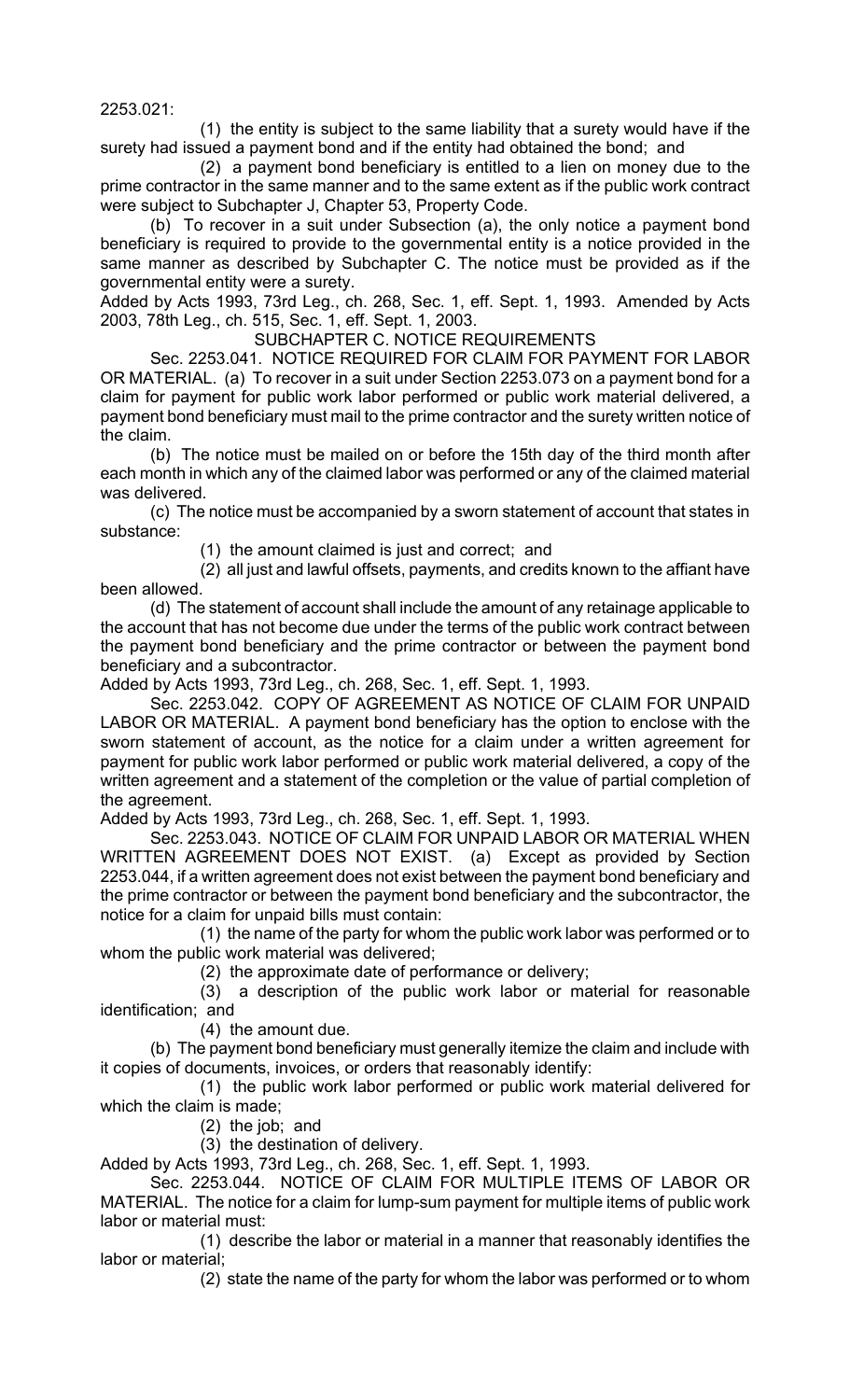the material was delivered;

- (3) state the approximate date of performance or delivery;
- (4) state whether the contract is written or oral;
- (5) state the amount of the contract; and
- (6) state the amount claimed.

Added by Acts 1993, 73rd Leg., ch. 268, Sec. 1, eff. Sept. 1, 1993.

Sec. 2253.045. NOTICE OF CLAIM FOR UNPAID LABOR OR MATERIAL UNDER WRITTEN UNIT PRICE AGREEMENT. The notice for a claim for public work labor performed or public work material delivered by a payment bond beneficiary who is a subcontractor or materialman to the prime contractor or to a subcontractor and who has a written unit price agreement that is wholly or partially completed is sufficient if the beneficiary attaches to the sworn statement of account:

(1) a list of units and unit prices set by the contract; and

(2) a statement of those completed and partially completed units.

Added by Acts 1993, 73rd Leg., ch. 268, Sec. 1, eff. Sept. 1, 1993.

Sec. 2253.046. NOTICE REQUIRED FOR CLAIM FOR PAYMENT OF RETAINAGE. (a) To recover in a suit under Section 2253.073 on a payment bond for a claim for payment of retainage, a payment bond beneficiary whose contract with a prime contractor or subcontractor provides for retainage must mail written notice of the claim to the prime contractor and the surety on or before the 90th day after the date of final completion of the public work contract.

(b) The notice shall consist of a statement of:

- (1) the amount of the contract;
- (2) any amount paid; and
- (3) the outstanding balance.

(c) Notice of a claim for payment of retainage is not required if the amount claimed is part of a prior claim made under this subchapter.

Added by Acts 1993, 73rd Leg., ch. 268, Sec. 1, eff. Sept. 1, 1993.

Sec. 2253.047. ADDITIONAL NOTICE REQUIRED FOR PAYMENT BOND BENEFICIARY WITHOUT DIRECT CONTRACTUAL RELATIONSHIP WITH PRIME CONTRACTOR. (a) To recover in a suit under Section 2253.073 on a payment bond, a payment bond beneficiary who does not have a direct contractual relationship with the prime contractor for public work labor or material must mail notice as required by this section.

(b) A payment bond beneficiary who contracts with a subcontractor for retainage must mail, on or before the 15th day of the second month after the date of the beginning of the delivery of public work material or the performance of public work labor, written notice to the prime contractor that:

(1) the contract provides for retainage; and

(2) generally indicates the nature of the retainage.

(c) The payment bond beneficiary must mail to the prime contractor written notice of a claim for any unpaid public work labor performed or public work material delivered. The notice must be mailed on or before the 15th day of the second month after each month in which the labor was performed or the material was delivered. A copy of the statement sent to a subcontractor is sufficient as notice under this subsection.

(d) The payment bond beneficiary must mail to the prime contractor, on or before the 15th day of the second month after the receipt and acceptance of an order for specially fabricated material, written notice that the order has been received and accepted.

(e) This section applies only to a payment bond beneficiary who is not an individual mechanic or laborer and who makes a claim for wages.

Added by Acts 1993, 73rd Leg., ch. 268, Sec. 1, eff. Sept. 1, 1993.

Sec. 2253.048. MAILING NOTICE. (a) A notice required by this subchapter to be mailed must be sent by certified or registered mail.

(b) A notice required by this subchapter to be mailed to a prime contractor must be addressed to the prime contractor at the contractor's residence or last known business address.

(c) A person satisfies the requirements of this subchapter relating to providing notice to the surety if the person mails the notice by certified or registered mail to the surety:

- (1) at the address stated on the bond or on an attachment to the bond;
	- (2) at the address on file with the Texas Department of Insurance; or

(3) at any other address allowed by law.

Added by Acts 1993, 73rd Leg., ch. 268, Sec. 1, eff. Sept. 1, 1993. Amended by Acts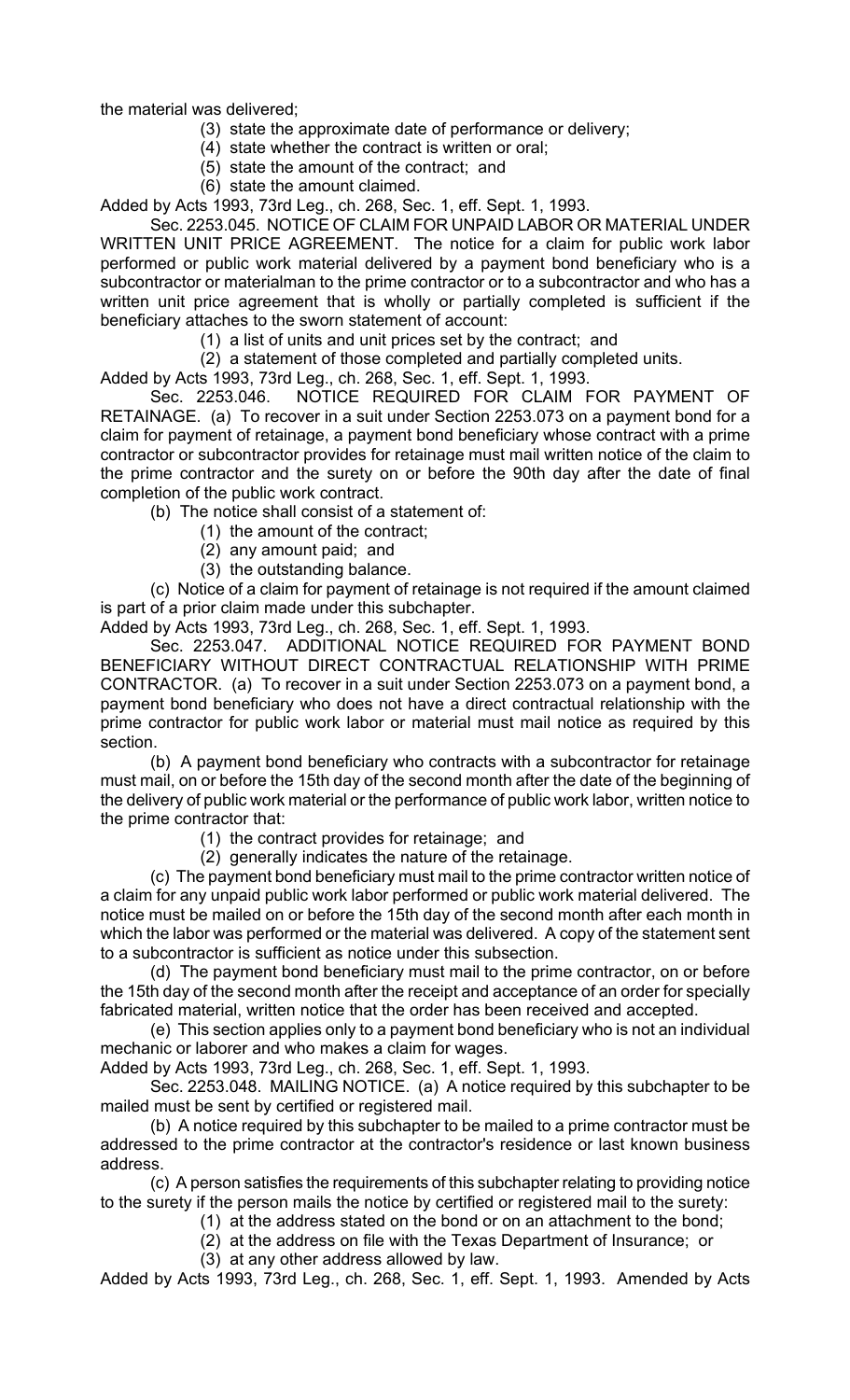2001, 77th Leg., ch. 380, Sec. 4, eff. Sept. 1, 2001.

SUBCHAPTER D. CLAIMS ON BONDS; ENFORCEMENT

Sec. 2253.071. TERMINATION OR ABANDONMENT OF CONTRACT; PROCEEDS OF CONTRACT. (a) The proceeds of a public work contract are not payable, until all costs of completion of the contract work are paid by the contractor or the contractor's surety, to a contractor who furnishes a bond required by this chapter if:

(1) the contractor abandons performance of the contract; or

(2) the contractor's right to proceed with performance of the contract is lawfully terminated by the awarding governmental entity because of the contractor's default.

(b) The balance of the public work contract proceeds remaining after the costs of completion are paid shall be paid according to the contractor's and the surety's interests as may be established by agreement or by judgment of a court.

(c) A surety that completes a public work contract or incurs a loss under a performance bond required under this chapter has a claim to the proceeds of the contract prior to all other creditors of the prime contractor to the full extent of the surety's loss. That priority does not excuse the surety from paying an obligation under a payment bond.

Added by Acts 1993, 73rd Leg., ch. 268, Sec. 1, eff. Sept. 1, 1993.

Sec. 2253.072. STATE NOT LIABLE FOR COSTS. The state is not liable for payment of a cost or expense of a suit brought by any party on a payment bond furnished under this chapter.

Added by Acts 1993, 73rd Leg., ch. 268, Sec. 1, eff. Sept. 1, 1993.

Sec. 2253.073. SUIT ON PAYMENT BOND. (a) A payment bond beneficiary who has provided public work labor or material under a public work contract for which a payment bond is furnished under this chapter may sue the principal or surety, jointly or severally, on the payment bond if the claim is not paid before the 61st day after the date the notice for the claim is mailed.

(b) Suit may be brought under Subsection (a) for:

(1) the unpaid balance of the beneficiary's claim at the time the claim was mailed or the suit is brought; and

(2) reasonable attorney fees.

Added by Acts 1993, 73rd Leg., ch. 268, Sec. 1, eff. Sept. 1, 1993.

Sec. 2253.074. COSTS AND ATTORNEY FEES. A court may award costs and reasonable attorney fees that are equitable in a proceeding to enforce a claim on a payment bond or to declare that any part of a claim is invalid.

Added by Acts 1993, 73rd Leg., ch. 268, Sec. 1, eff. Sept. 1, 1993.

Sec. 2253.075. ASSIGNMENT OF CLAIM. A third party to whom a claim is assigned is in the same position as a payment bond beneficiary if notice is given as required by this chapter.

Added by Acts 1993, 73rd Leg., ch. 268, Sec. 1, eff. Sept. 1, 1993.

Sec. 2253.076. LIMITATIONS ON CERTAIN CLAIMS; MAXIMUM RETAINAGE. (a) The amount of a subcontractor's claim, including previous payments, may not exceed the proportion of the subcontract price that the work done bears to the total of the work covered by the subcontract.

(b) A claim for specially fabricated material that has not been delivered or incorporated into the public work is limited to material that conforms to and complies with the plans, specifications, and contract documents for the material. The amount of the claim may not exceed the reasonable cost, less the fair salvage value, of the specially fabricated material.

(c) A claim for retainage in a notice under this subchapter is not valid for an amount greater than the amount of retainage specified in the public work contract between the payment bond beneficiary and the prime contractor or between the payment bond beneficiary and the subcontractor. A claim for retainage is never valid for an amount greater than 10 percent of the amount of that contract.

Added by Acts 1993, 73rd Leg., ch. 268, Sec. 1, eff. Sept. 1, 1993.

Sec. 2253.077. VENUE. A suit under this chapter shall be brought in a court in a county in which any part of the public work is located.

Added by Acts 1993, 73rd Leg., ch. 268, Sec. 1, eff. Sept. 1, 1993.

Sec. 2253.078. STATUTE OF LIMITATIONS. (a) A suit on a performance bond may not be brought after the first anniversary of the date of final completion, abandonment, or termination of the public work contract.

(b) A suit on a payment bond may not be brought by a payment bond beneficiary after the first anniversary of the date notice for a claim is mailed under this chapter.